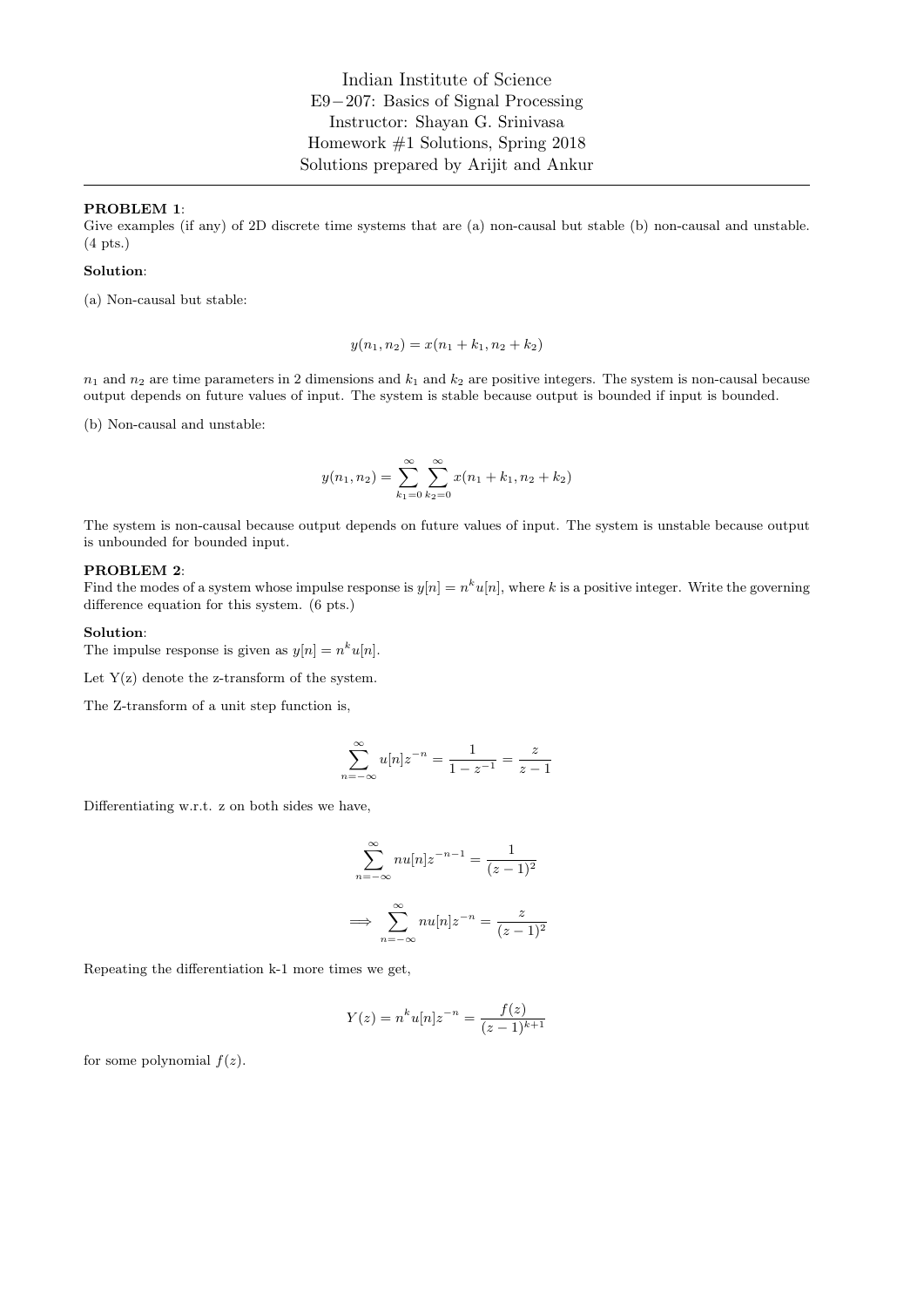Therefore,  $z = 1$  is  $(k + 1)$ <sup>th</sup> order pole. Therefore the system has  $k + 1$  modes. Taking Z-transform of  $\boldsymbol{u}[n]$  we get,

$$
u[n] \to \frac{1}{1-z^{-1}}
$$

Similarly,

$$
n\,u[n]\to \frac{z}{(z-1)^2}
$$

and

$$
n^2u[n] \to \frac{z(z+1)}{(z-1)^3}
$$

Generalizing this for  $k^{th}$  power of n, we get,

$$
n^{k}u[n] \rightarrow \frac{1}{(z-1)^{k+1}} \sum_{n=0}^{k-1} \left\langle \begin{array}{c} k \\ n \end{array} \right\rangle z^{n+1}
$$

where  $\begin{array}{c} k \\ k \end{array}$ n for  $n = 0$  to  $n = k - 1$  are Eulerian numbers. So,

$$
\frac{Y(z)}{X(z)} = \frac{1}{(1-z^{-1})^{k+1}} \sum_{n=0}^{k-1} \left\langle \begin{array}{c} k \\ n \end{array} \right\rangle z^{n-k}
$$
\n
$$
\implies (1-z^{-1})^{k+1}Y(z) = \sum_{n=0}^{k-1} \left\langle \begin{array}{c} k \\ n \end{array} \right\rangle z^{n-k}X(z)
$$

$$
\implies \binom{k+1}{0} Y(z) - \binom{k+1}{1} z^{-1} Y(z) + \binom{k+1}{2} z^{-2} Y(z) - \binom{k+1}{3} z^{-3} Y(z) + \dots + (-1)^{k+1} \binom{k+1}{k+1} z^{-(k+1)} Y(z)
$$

$$
= \binom{k}{0} z^{-k} X(z) + \binom{k}{1} z^{-(k-1)} X(z) + \binom{k}{2} z^{-(k-2)} X(z) + \dots + \binom{k}{k-1} z^{-1} X(z)
$$

Thus we get difference equation of the system as,

$$
\begin{aligned}\n\binom{k+1}{0} y[n] - \binom{k+1}{1} y[n-1] + \binom{k+1}{2} y[n-2] - \binom{k+1}{3} y[n-3] + \dots + (-1)^{k+1} y[n-(k+1)] \\
= \binom{k}{0} x[n-k] + \binom{k}{1} x[n-(k-1)] + \binom{k}{2} x[n-(k-2)] + \dots + \binom{k}{k-1} x[n-1] \\
\implies \sum_{i=0}^{k+1} (-1)^i \binom{k+1}{i} y[n-i] = \sum_{j=0}^{k-1} \binom{k}{j} x[n-(k-j)]\n\end{aligned}
$$

# PROBLEM 3:

Three coins  $C_1$ ,  $C_2$  and  $C_3$  each show heads with probability 3/5 and tails otherwise.  $C_1$  counts 10 points for a head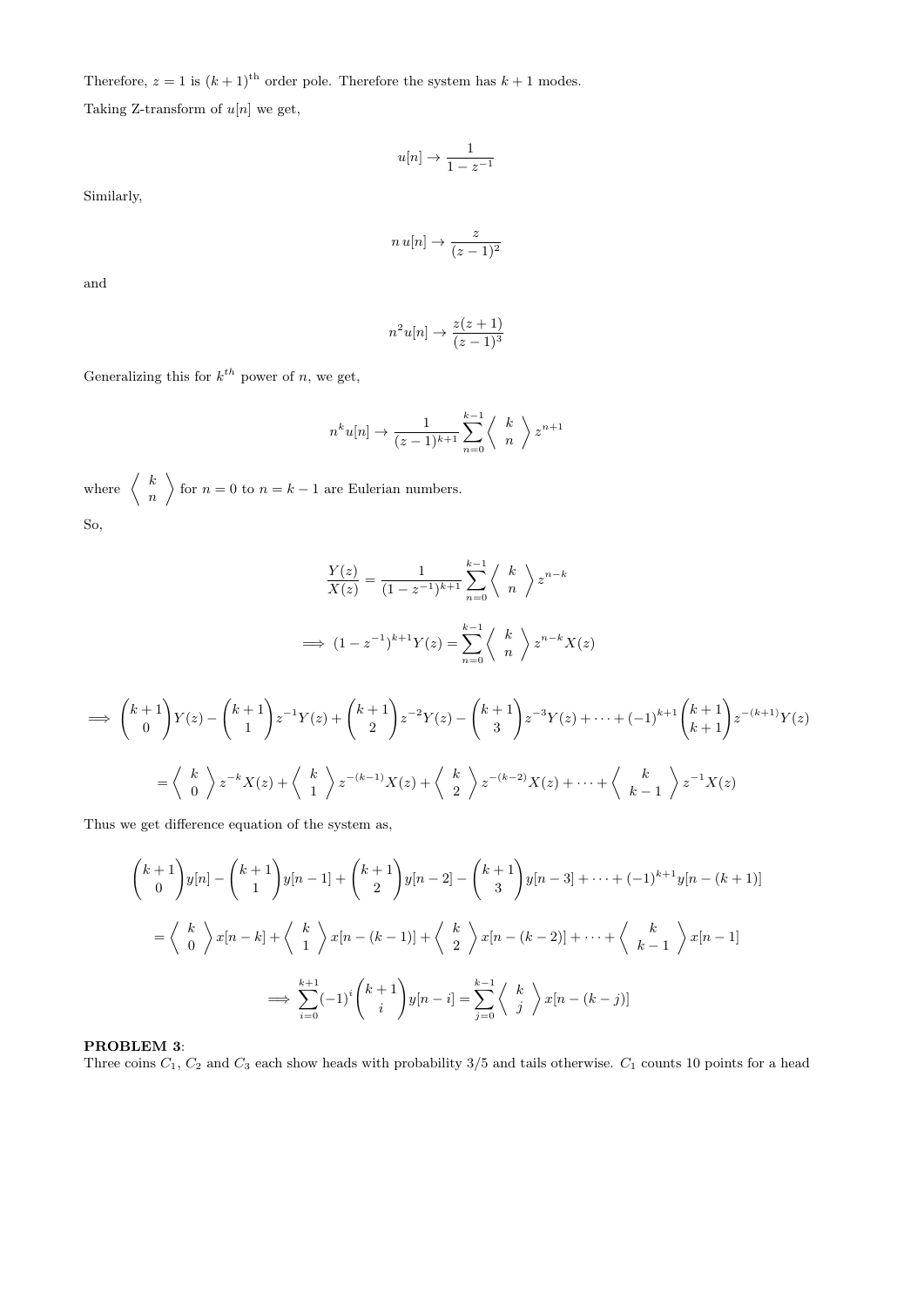and 2 for a tail,  $C_2$  counts 4 points for both head and tail and  $C_3$  counts 3 points for a head and 20 for a tail. You and your opponent each choose a coin; you cannot choose the same coin as your opponent. Each of you tosses your coin and the person with the larger score wins 10 dollars. Would you prefer to be the first to pick a coin or the second? Explain. (5 pts.)

# Solution:

It may appear intuitively that the person who goes first has more chances of winning. But this is not true. Let us discuss different cases.

**Case 1:** Your opponent chooses  $C_1$ . In this case, you should choose  $C_3$ .

**Reason:** Probability that  $C_3$  beats  $C_1 = P(HT \text{ or } TH \text{ or } TT) = P(HT) + P(TH) + P(TT) = \frac{6+6+4}{25} = \frac{16}{25}$ .

**Case 2:** Your opponent chooses  $C_2$ . In this case, you should choose  $C_1$ .

**Reason:** Probability that  $C_1$  beats  $C_2 = P(HH \text{ or } TH) = P(HH) + P(TH) = \frac{9+6}{25} = \frac{3}{5}$ .

**Case 3:** Your opponent chooses  $C_3$ . In this case, you should choose  $C_2$ .

**Reason:** Probability that  $C_2$  beats  $C_3 = P(HH \text{ or } HT) = P(HH) + P(HT) = \frac{9+6}{25} = \frac{3}{5}$ .

No matter which coin your opponent choses, you can choose a coin which has more probability of winning against your opponent's coin. Thus, you would prefer to let your opponent have the first go.

### PROBLEM 4:

Three companies  $A, B, C$  manufacture light bulbs and have a market share in the ratio  $0.35 : 0.35 : 0.3$ . Probability of each of them producing a defective bulb is respectively 0.01, 0.02 and 0.05. A randomly chosen bulb is found defective. What is the probability that it was manufactured by company B? (4 pts.)

#### Solution:

Let  $P(A)$ ,  $P(B)$  and  $P(C)$  denote the probabilities that a bulb has been manufactured by company A, B and C respectively. Let P(D) denote the probability that a certain bulb is defective.

We know,  $P(D|A) = 0.35$ ,  $P(D|B) = 0.35$  and  $P(D|C) = 0.3$ . We need to evaluate  $P(B|D)$ .

Applying Bayes' theorem

$$
P(B|D) = \frac{P(D|B) \times P(B)}{P(D|A) \times P(A) + P(D|B) \times P(B) + P(D|C) \times P(C)}
$$
  
= 
$$
\frac{0.02 \times 0.35}{0.01 \times 0.35 + 0.02 \times 0.35 + 0.05 \times 0.3}
$$
  
= 
$$
\frac{14}{51}
$$

Thus if a randomly chosen bulb is found defective, probability that it was manufactured by company B is  $\frac{14}{51}$ .

#### PROBLEM 5:

(a) If A and B are independent events. Show that  $A^c$  and  $B^c$  are independent. (3 pts.)

(b) If A and B are two events in  $\Omega$ , show that  $(i)(A \cup B)^c = A^c \cap B^c$  (ii) $(A \cap B)^c = A^c \cup B^c$  (4 pts.)

### Solution:

(a)

$$
P(Ac \cap Bc) = 1 - P(A \cup B)
$$
  
= 1 - P(A) - P(B) + P(A)P(B)  
= P(A<sup>c</sup>) - P(B)(1 - P(A))  
= P(A<sup>c</sup>) - P(B)P(A<sup>c</sup>)  
= P(A<sup>c</sup>)P(B<sup>c</sup>)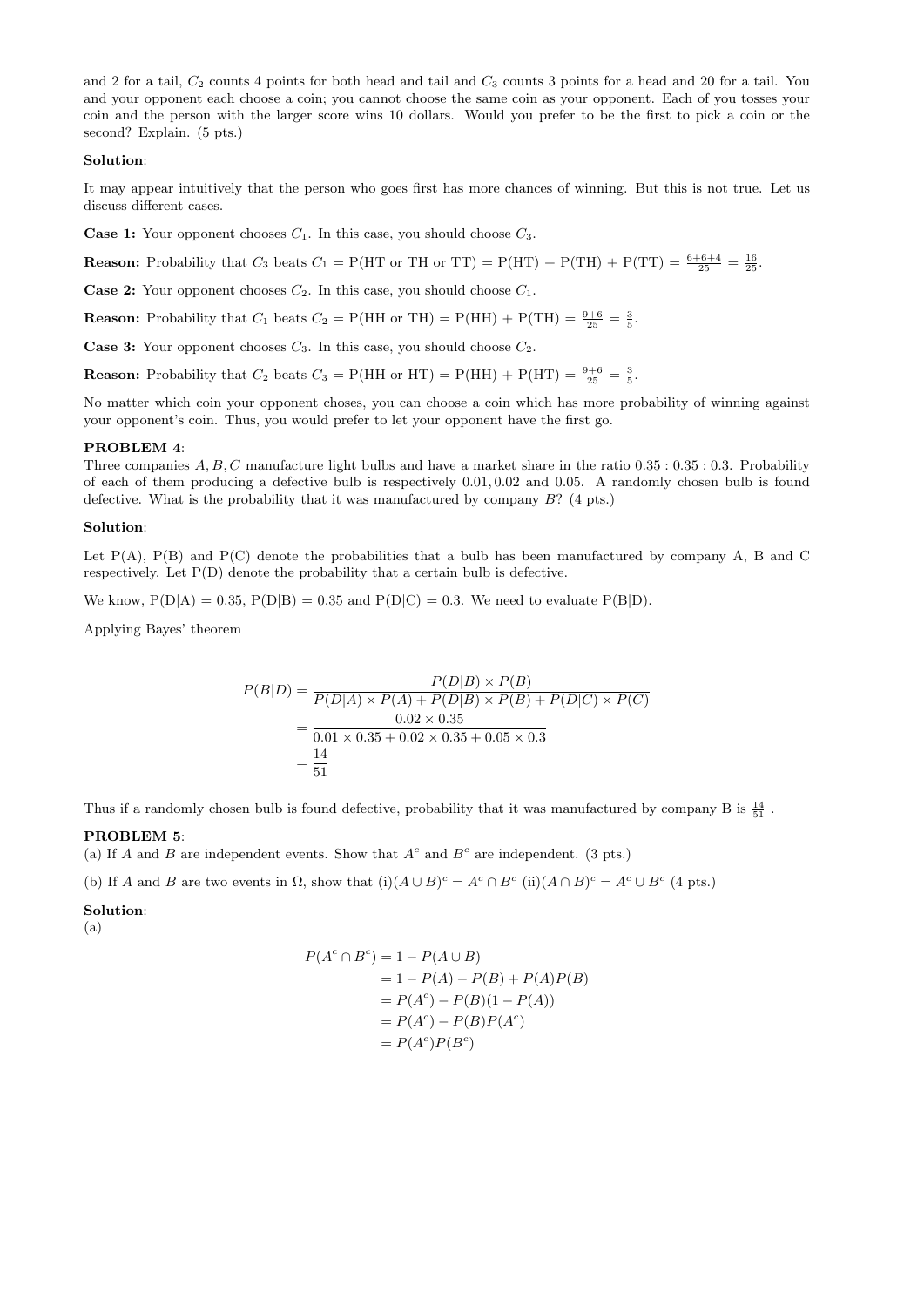(b) We show  $(A \cup B)^c \subseteq A^c \cap B^c$  and  $A^c \cap B^c \subseteq (A \cup B)^c$ 

Let  $x \in (A \cup B)^c \Rightarrow x \notin (A \cup B) \Rightarrow x \notin A$  and  $x \notin B \Rightarrow x \in A^c$  and  $x \in B^c \Rightarrow x \in A^c \cap B^c$  $(A \cup B)^c \subseteq A^c \cap B^c$ Let  $x \in A^c \cap B^c \Rightarrow x \in A^c$  and  $x \in B^c \Rightarrow x \notin A$  and  $x \notin B \Rightarrow x \notin A \cup B \Rightarrow x \in (A \cup B)^c$  $A^c \cap B^c \subseteq (A \cup B)^c$  $\therefore (A \cup B)^c = A^c \cap B^c$ 

We show  $(A \cap B)^c \subseteq A^c \cup B^c$  and  $A^c \cup B^c \subseteq (A \cap B)^c$ 

Let 
$$
x \in (A \cap B)^c \Rightarrow x \notin (A \cap B) \Rightarrow x \notin A
$$
 or  $x \notin B \Rightarrow x \in A^c$  or  $x \in B^c \Rightarrow x \in A^c \cup B^c$   
\n $(A \cap B)^c \subseteq A^c \cup B^c$   
\nLet  $x \in A^c \cup B^c \Rightarrow x \in A^c$  or  $x \in B^c \Rightarrow x \notin A$  or  $x \notin B \Rightarrow x \notin A \cap B \Rightarrow x \in (A \cap B)^c$   
\n $A^c \cup B^c \subseteq (A \cap B)^c$   
\n $\therefore (A \cap B)^c = A^c \cup B^c$ 

### PROBLEM 6:

If X is a continuous random variable with pdf given by  $f(t) = \frac{1}{\pi(1+t^2)}$ , for  $-\infty < t < \infty$ . What can you say about the mean and variance of  $X$ ? (6 pts.)

# Solution:

This is an example of a random variable having Cauchy distribution.

$$
\mathbb{E}[X] = \int_{-\infty}^{\infty} t \frac{1}{\pi(1+t^2)} dt
$$
  
= 
$$
\frac{1}{2\pi} \int_{-\infty}^{\infty} 2t \frac{1}{(1+t^2)} dt
$$
  
= 
$$
\frac{1}{2\pi} \ln(1+t^2) \vert_{-\infty}^{\infty}
$$

This is undefined. Similary, variance  $\sigma^2 = \mathbb{E}[X^2] - (\mathbb{E}[X])^2$ Compute  $\mathbb{E}[X^2]$ 

$$
\mathbb{E}[X^2] = \int_{-\infty}^{\infty} t^2 \frac{1}{\pi(1+t^2)} dt
$$
  
= 
$$
\int_{-\infty}^{\infty} \frac{1+t^2-1}{\pi(1+t^2)} dt
$$
  
= 
$$
\frac{1}{\pi} \int_{-\infty}^{\infty} \left(1 - \frac{1}{(1+t^2)}\right) dt
$$
  
= 
$$
\frac{1}{\pi} \left(t \Big|_{-\infty}^{\infty} - \tan^{-1} t \Big|_{-\infty}^{\infty}\right)
$$

This is also undefined. Therefore, both the mean and variance are undefined.

# PROBLEM 7:

Consider 2D points lying on a circular disk of radius R centered at origin.

$$
S \coloneqq \{(x, y) : x^2 + y^2 \le R^2\}
$$

All points  $(x, y) \in S$  are uniformly distributed on the disk. Obtain the marginal distributions  $f_X(x)$  and  $f_Y(y)$ . Are they statistically independent? Are they correlated? (8 pts.)

### Solution:

Join pdf of random variables  $X$  and  $Y$  uniformly distributed in  $S$  can be written as

$$
f_{X,Y}(x,y) = \begin{cases} \frac{1}{\pi R^2} \text{ for } (x,y) \in S \text{ i.e., } x^2 + y^2 \le R^2\\ 0 \text{ otherwise} \end{cases}
$$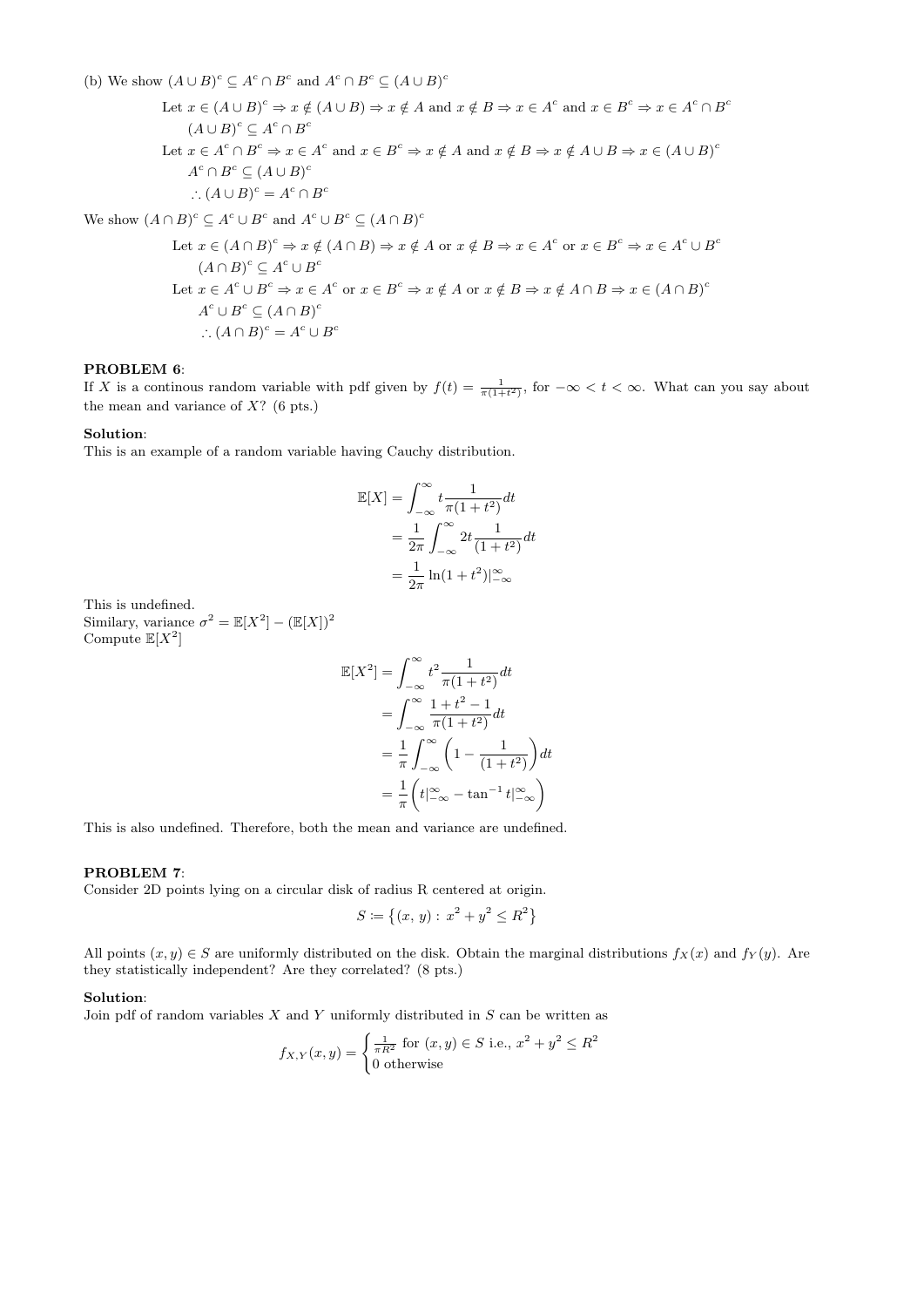The marginal probability density for random variable  $X$  can be evaluated as

$$
f_X(x) = \int_{-\infty}^{\infty} f_{X,Y}(x, y) dy
$$
  
= 
$$
\int_{-\sqrt{R^2 - x^2}}^{\sqrt{R^2 - x^2}} \frac{1}{\pi R^2} dy
$$
 (probability of points outside *S* is zero)  
= 
$$
\frac{2}{\pi R^2} \sqrt{R^2 - x^2}
$$

Therefore, including points of measure 0, we have

$$
f_X(x) = \begin{cases} \frac{2}{\pi R^2} \sqrt{R^2 - x^2} & \text{for } -R \le x \le R\\ 0 & \text{otherwise} \end{cases}
$$

Similary, the marginal probability density for random variable  $Y$  can be evaluated as

$$
f_Y(y) = \int_{-\infty}^{\infty} f_{X,Y}(x, y) dx
$$
  
= 
$$
\int_{-\sqrt{R^2 - y^2}}^{\sqrt{R^2 - y^2}} \frac{1}{\pi R^2} dx
$$
 (probability of points outside *S* is zero)  
= 
$$
\frac{2}{\pi R^2} \sqrt{R^2 - y^2}
$$

Therefore, including points of measure 0, we have

$$
f_X(x) = \begin{cases} \frac{2}{\pi R^2} \sqrt{R^2 - y^2} & \text{for } -R \le y \le R\\ 0 & \text{otherwise} \end{cases}
$$

Since  $f_{XY}(x, y) \neq f_X(x) f_Y(y)$ , we infer that X and Y are not independent. To check for correlation, we evaluate  $\mathbb{E}[XY]$ 

$$
\mathbb{E}[XY] = \int_x \int_y xy f_{XY}(x, y) dx dy
$$
  
\n
$$
= \int_{-R}^R x \left( \int_{-\sqrt{R^2 - x^2}}^{\sqrt{R^2 - x^2}} \frac{y}{\pi R^2} dy \right) dx
$$
  
\n
$$
= 0 \qquad \left( \int_{-\sqrt{R^2 - x^2}}^{\sqrt{R^2 - x^2}} \frac{y}{\pi R^2} dy = 0 \text{ since integral of odd function} \right)
$$
  
\n
$$
\mathbb{E}[X] = \int_{-R}^R x \left( \frac{2\sqrt{R^2 - x^2}}{\pi R^2} \right) dx = 0 \qquad \left( \text{integral of odd function} \right)
$$
  
\n
$$
\mathbb{E}[Y] = \int_{-R}^R x \left( \frac{2\sqrt{R^2 - y^2}}{\pi R^2} \right) dy = 0 \qquad \left( \text{integral of odd function} \right)
$$

Covariance  $Cov(X, Y) = \mathbb{E}[XY] - \mathbb{E}[X]\mathbb{E}[Y] = 0$ . Therefore, X and Y are uncorrelated.

#### PROBLEM 8:

Consider two uniformly distributed  $U[0, 1]$  random variables X and Y. Let us form a new random variable  $Z = |X - Y|$ . Find and sketch (a) Probability distribution function of Z (b) Probability density function of Z. Also compute the mean and variance of Z. (10 pts.)

# Solution:

(a)Probability distribution function of  $Z$ :  $F_Z(z) = P(Z \leq z)$ . We note that as  $Z = |X - Y|$  for  $z \geq 1$ ,  $|X - Y| \leq z$  with probability 1. We evaluate below the